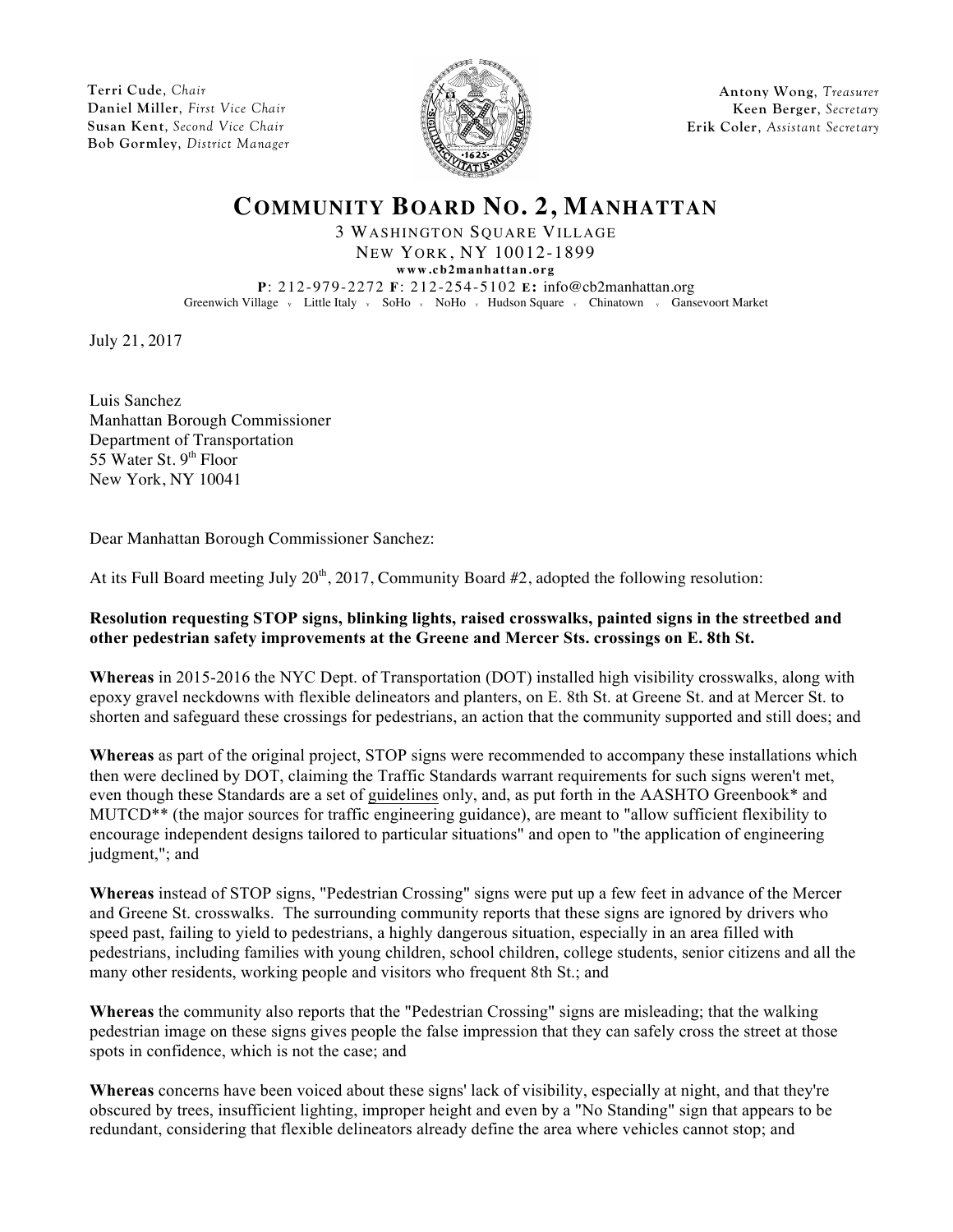**Whereas** the standard STOP sign with its octagonal shape, white lettering and border on a red background is highly visible, very clear, well known and easily recognizable, with a significant capacity to attract drivers' attention and check their advance; and

**Whereas** physical changes in the street can slow vehicles from sprinting ahead to make the light on Broadway; and

**Whereas** the incidence of pedestrian traffic varies with the times of the year, month, week, or day, thus it's important to observe and evaluate conditions at different optimum times;

**Therefore be it resolved** that Community Board 2, Manhattan (CB2) thanks DOT for installing improvements on 8th St. to promote pedestrian safety; and

**Be it further resolved** that CB2 strongly urges DOT to replace the "Pedestrian Crossing" signs on E. 8th St. at Greene and Mercer Sts., with STOP signs (or possibly "STOP Here For Pedestrians" signs), accompanied by flashing lights; and

**Be it further resolved** that CB2 suggests that raised crosswalks (speed tables) level with the sidewalk with high visibility crosswalk markings be installed in place of the existing (flat) high visibility crosswalks on E. 8th St. at the Greene and Mercer crossings; and

**Be it further resolved** that CB2 recommends that DOT trim intruding tree foliage, adjust signage height for better visibility and look into removing the redundant "No Standing" sign; and

**Be it further resolved** that CB2 supports painting PED XING on the 8th St. streetbed in advance of the Greene and Mercer Sts. crosswalks; and

**Be it further resolved** that should DOT favor an alternative to the preferred STOP signs, CB2 asks that the old standard YIELD sign (a downward pointing equilateral triangle with a red border and YIELD in red letters on a white background), which is much more visible, clear and clearly understood than the "Pedestrian Crossing" sign, (or possibly a "Yield Here to Pedestrians" sign) be placed on E. 8th St. at Greene and Mercer Sts.; and

**Be it finally resolved** that CB2 requests that DOT conduct any examination and evaluation of pedestrian conditions and safety requirements on E. 8th St. at Greene and Mercer Sts. in September or October, times of full pedestrian use (including the NYU student body) reflecting optimum needs, and at different times of day on different days of the week.

\*American Association of State Highway and Transportation Officials: *A Policy on Geometric Design of Highways and Streets.*

\*\* Federal Highway Administration: *Manual of Uniform Traffic Control Devices.*

**Vote:** Unanimous, with 41 Board Members in favor.

Please advise us of any decision or action taken in response to this resolution.

Sincerely,

Veuillet Shirley Secundar

Community Board #2, Manhattan Traffic & Transportation Committee Community Board #2, Manhattan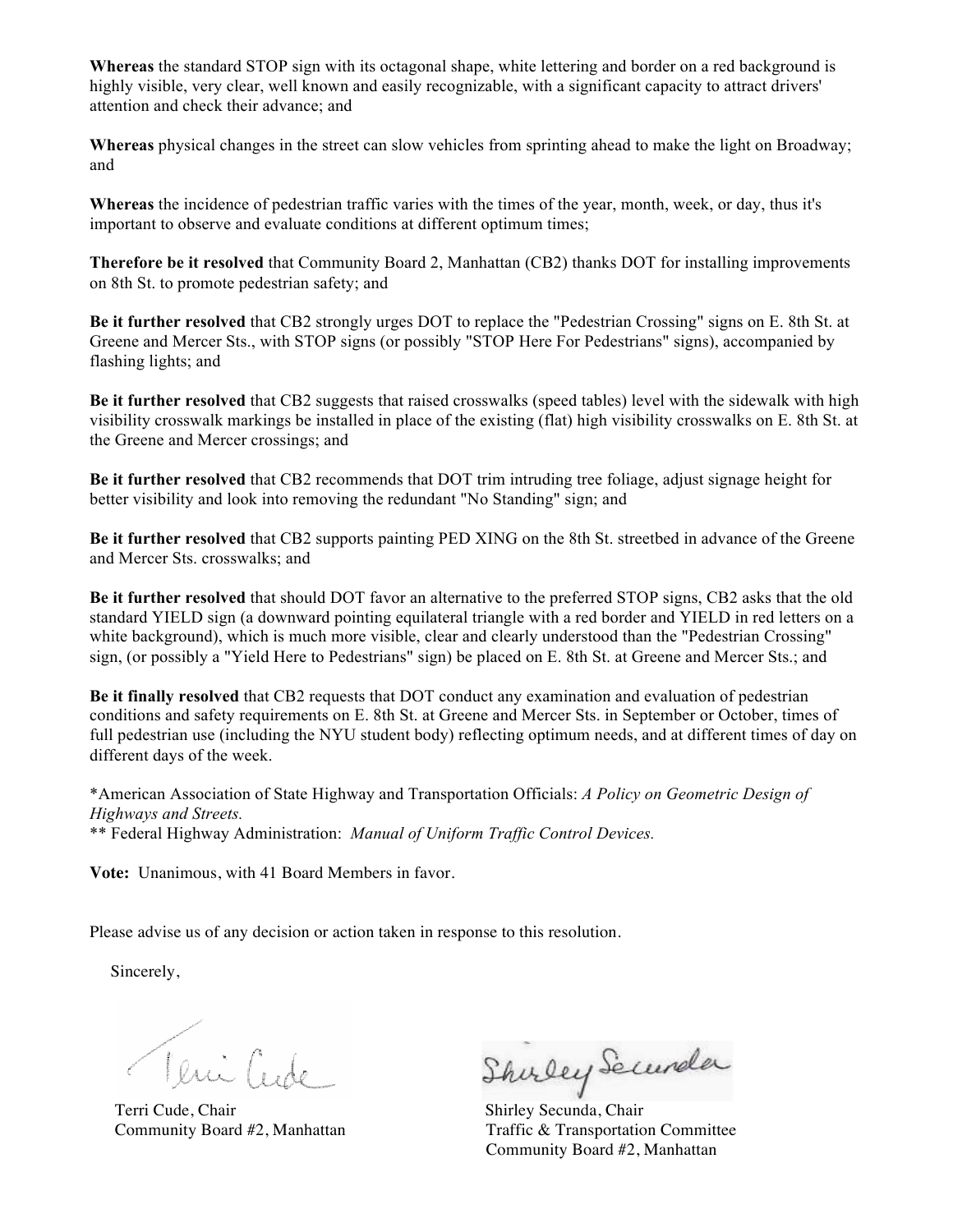## TC/EM c:

 Hon. Jerrold Nadler, Congressman Hon. Brad Hoylman, NY State Senator Hon. Deborah J. Glick, Assembly Member Hon. Gale Brewer, Man. Borough President Hon. Corey Johnson, Council Member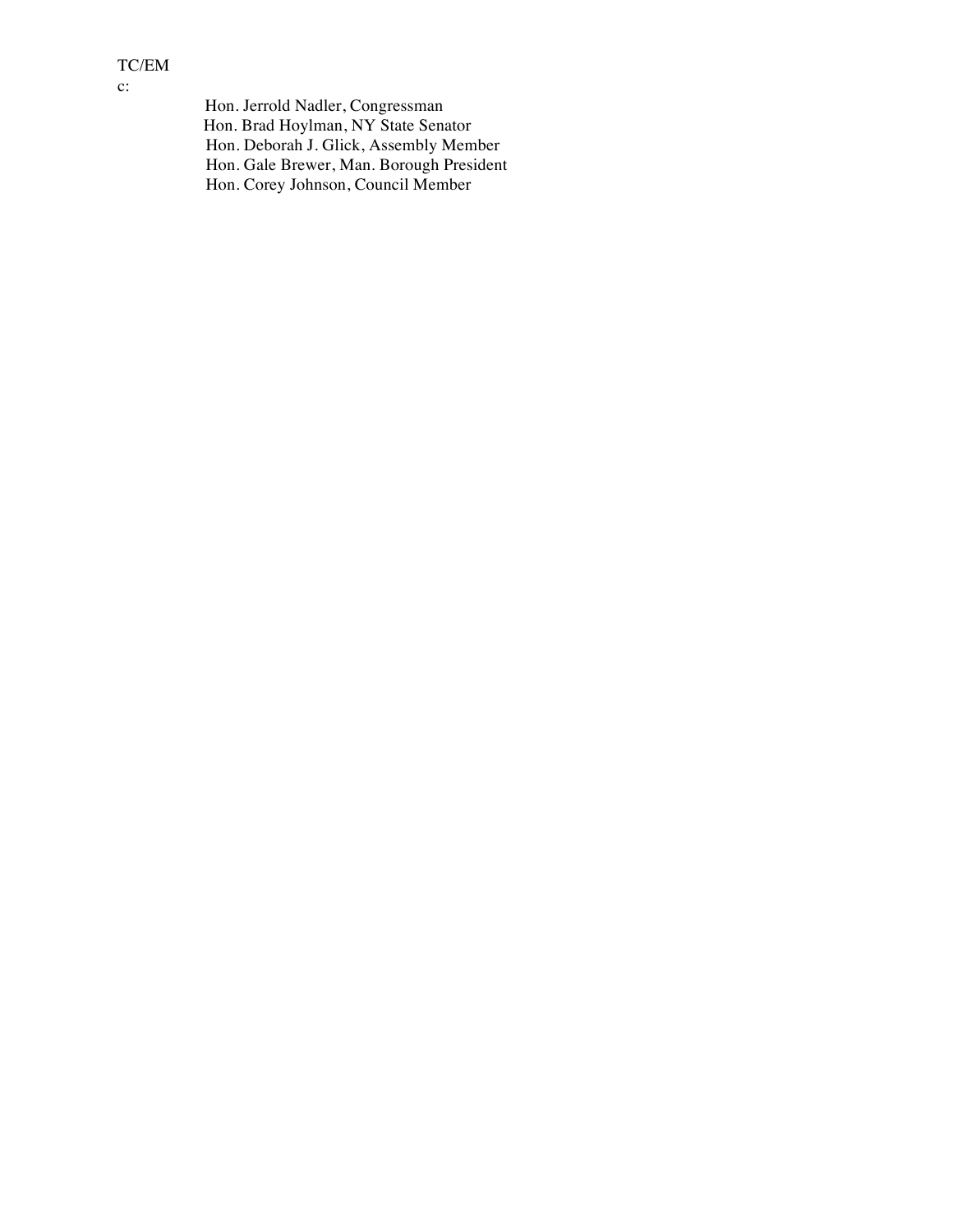**Terri Cude**, *Chair* **Daniel Miller**, *First Vice Chair* **Susan Kent**, *Second Vice Chair* **Bob Gormley**, *District Manager*



**Antony Wong**, *Treasurer* **Keen Berger**, *Secretary* **Erik Coler**, *Assistant Secretary*

**COMMUNITY BOARD NO. 2, MANHATTAN**

3 WASHINGTON SQUARE VILLAGE NEW YORK, NY 10012-1899

**www.cb2manhattan.org P**: 212-979-2272 **F**: 212-254-5102 **E:** info@cb2manhattan.org Greenwich Village v Little Italy v SoHo v NoHo v Hudson Square v Chinatown v Gansevoort Market

July 21, 2017

Luis Sanchez Daniel Brownell Department of Transportation 100 Church St.,  $20<sup>th</sup>$  Floor 55 Water St.  $9<sup>th</sup>$  Floor New York, NY 10007 New York, NY 10041

Manhattan Borough Commissioner Commissioner/Chair of Business Integrity Commission

Dear Manhattan Borough Commissioner Sanchez and Commissioner Brownell:

At its Full Board meeting July  $20<sup>th</sup>$ ,  $2017$ , Community Board #2, adopted the following resolution:

**Resolution requesting additional pedestrian safety measures to improve traffic safety conditions and reduce speeding and directional impacts at the pedestrian crossing on the east side of W. 8th St. at 6th Ave. (Ave. of the Americas) and at the complex intersection of W. 8th St., 6th and Greenwich Aves. [See also July 2017 Resolution requesting measures to improve pedestrian safety at the s.w. corner of Christopher St. and Greenwich Ave.].**

**Whereas** in 2015 the NYC Dept. of Transportation (DOT) implemented a pedestrian safety project on 6<sup>th</sup> Ave. (Ave. of the Americas) at 8th St. and at Greenwich Ave., around Ruth Wittenberg Triangle (RWT), and east on 8th St.; and

**Whereas** among the project's improvements were signalization changes, extension of the RWT on all sides, and neckdowns (some textured/painted, some concrete), such as at the n.e. and s.e. corners of 8th St. and 6th Ave., the n.e. and s.e. corners of 9th St. and 6th Ave., and the s.w. side of Greenwich Ave. at 6th Ave., some of which have been working very well, some of which have been shown to need important modifications; and

**Whereas** on May 16, 2017 a woman was fatally struck at 8th St. and 6th Ave. by a private sanitation truck heading east from Greenwich Ave., a tragic and disturbing reminder of the still exceptionally hazardous conditions at that intersection: and

Whereas the length and odd angle of the pedestrian crossing on Greenwich Ave. on the western side of 6<sup>th</sup> Ave. continues to be considered one of the most hazardous by the community (also corroborated by NYPD 6th Precinct representatives), with constant turning conflicts as motor vehicles turn left at the s.w. corner from  $6<sup>th</sup>$ onto Greenwich while pedestrians try to cross dangerously exposed to and (because of the angle) with limited visibility of the oncoming, fast-moving vehicles, which continue their momentum as they head northwest on Greenwich, more often than not cutting diagonally from the south to north lane; and

**Whereas** even with many welcome improvements, the W. 8th St., 6th and Greenwich Aves. intersection remains an exceptionally wide open, irregular and confusing expanse that facilitates the swift advance of motor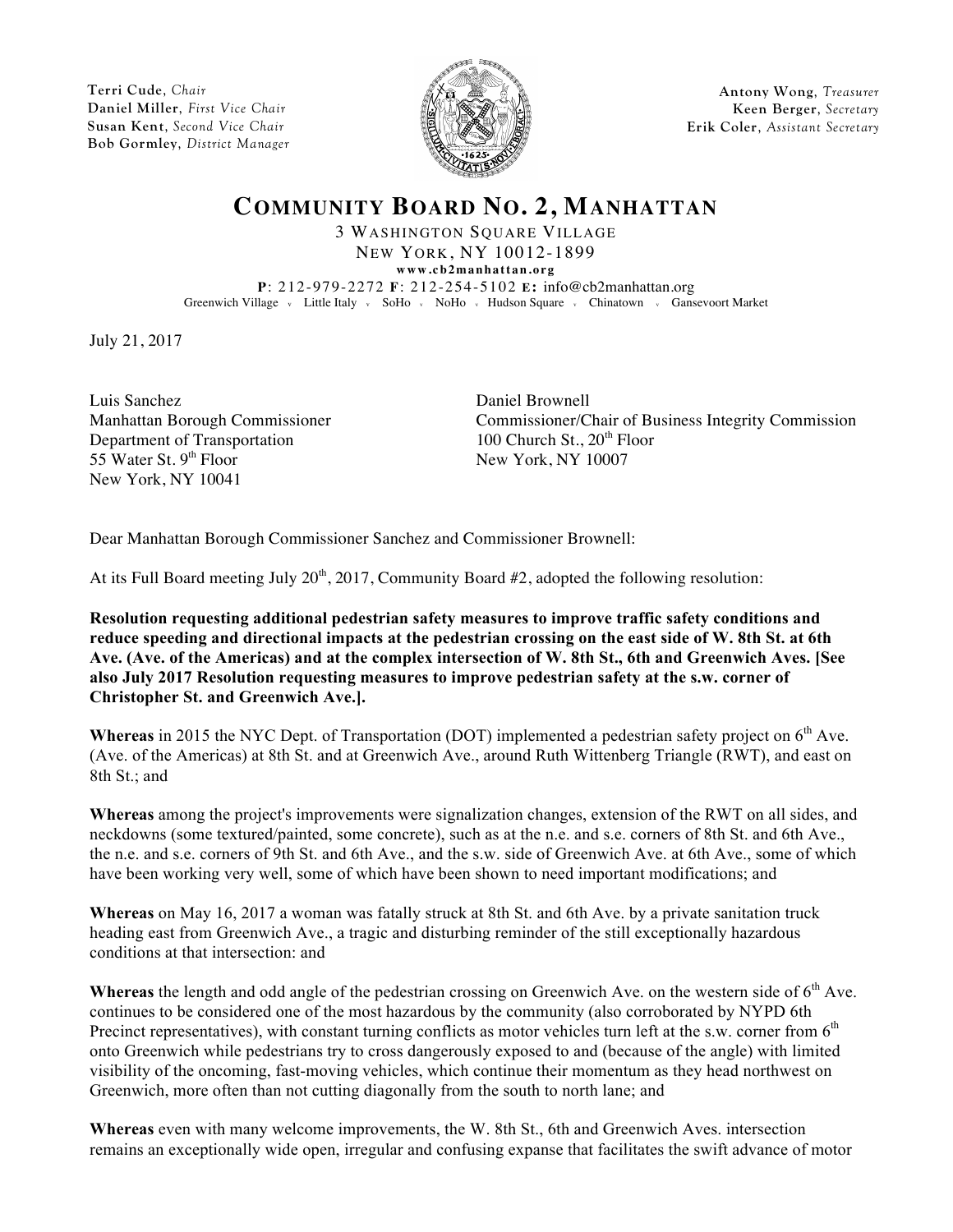vehicles coming from the west, speeding eastward with ease as well as northward, very often through red lights, endangering pedestrians and running into local structures, e.g., the Jefferson Market Garden fence and the 6th Ave. islands and mini-gardens (as observed and reported by many in the community as well as by the 6th Precinct); and

**Whereas** DOT has indicated that it is planning to extend the current Complete St./Protected Bike Lane on 6th Ave., that now ends at 8th St., down to Canal St. and is working on a design; and

**Whereas** a community member reported that private garbage trucks speed, go through red lights and go on the sidewalk (which was verified by the 6th Precinct representative), a hazardous threat to pedestrians substantiated in a 1999 landmark study, *Killed by Automobiles* by Charles Komanoff, showing that private sanitation trucks have the highest pedestrian kill rate of any type of vehicle in NYC; and

**Whereas** NYC is working on a plan to reform the trash hauling industry and reduce private carting traffic by as much as 15 million miles annually, or 62%, aiming to consolidate redundant routes;

**Therefore be it resolved** that Community Board 2, Manhattan (CB2) thanks DOT for its attention to promoting pedestrian safety on 6<sup>th</sup> Ave. at 8th St. and at Greenwich Ave., around Ruth Wittenberg Triangle (RWT), and for its willingness, as previously expressed, to continue to observe conditions and make necessary modifications to its improvements in that area; and

**Be it further resolved** that CB2 requests that DOT revisit this area as promptly as possible to evaluate conditions and the efficacy of existing measures, to devise new solutions and make modifications where necessary, and implement them in a timely manner; and

**Be it further resolved** that CB2 proposes the following two alternative solutions to improve traffic safety conditions and reduce speeding and directional impacts at the pedestrian crossing on the east side of W. 8th St. at 6th Ave. (Ave. of the Americas) and at the complex intersection of W. 8th St., 6th and Greenwich Aves. and urges DOT to study and compare these two alternatives with an eye toward quick implementation:

- *Continuation of the 6th Ave. Complete St./Protected Bike Lane south of 8th St. to Canal St. with a median treatment next to the southwestern corner (and part of the southwest side) of 6th Avenue at Greenwich Ave.* The bike lane would continue curbside. Next to the bike lane would be a left-turn lane for motor vehicles and next to that would be the median (preferably concrete), alongside moving traffic. The bike lane would slow down the left-turning vehicles and in combination with the median would minimize and calm the intersection, while the median would serve as a buffer to slow down vehicles heading east. DOT has done this treatment at 14th St. and 8th Ave., including a designated left turn signal and a bike light there. Modification of the signalization at 6th and Greenwich is also recommended for either a split phase or a Split Leading Pedestrian Interval (LPI) with a flashing arrow, joined by a bike light.
- *Installation of a traffic diverter on the northside lane of Greenwich Ave. at 6th Ave. preventing left turns from 6th onto Greenwich.* The diverter would extend across the width of the northwest-bound lane. It could take various forms, e.g., a median barrier with vertical posts, an epoxy neckdown with flexible delineators, a row of large planters (similar to those on 9th Ave. in the Gansevoort area), even orange traffic cones. Channelization through the diverters could accommodate left-turning bikes. "No left turn" signage should be included. Motorists would be able to turn left on 9th St. While left turns would be prevented on Greenwich at 6th, the 8th St. bus (M8) still would be able to head east, as would emergency vehicles. Eastbound motor vehicles would be slowed by the diverter's delineation.; and

**Be it finally resolved** that CB2 entreats the City to speedily complete its plan to reform the trash hauling industry and reduce redundant private carting traffic, and to implement it posthaste.

**Vote:** Unanimous, with 41 Board Members in favor.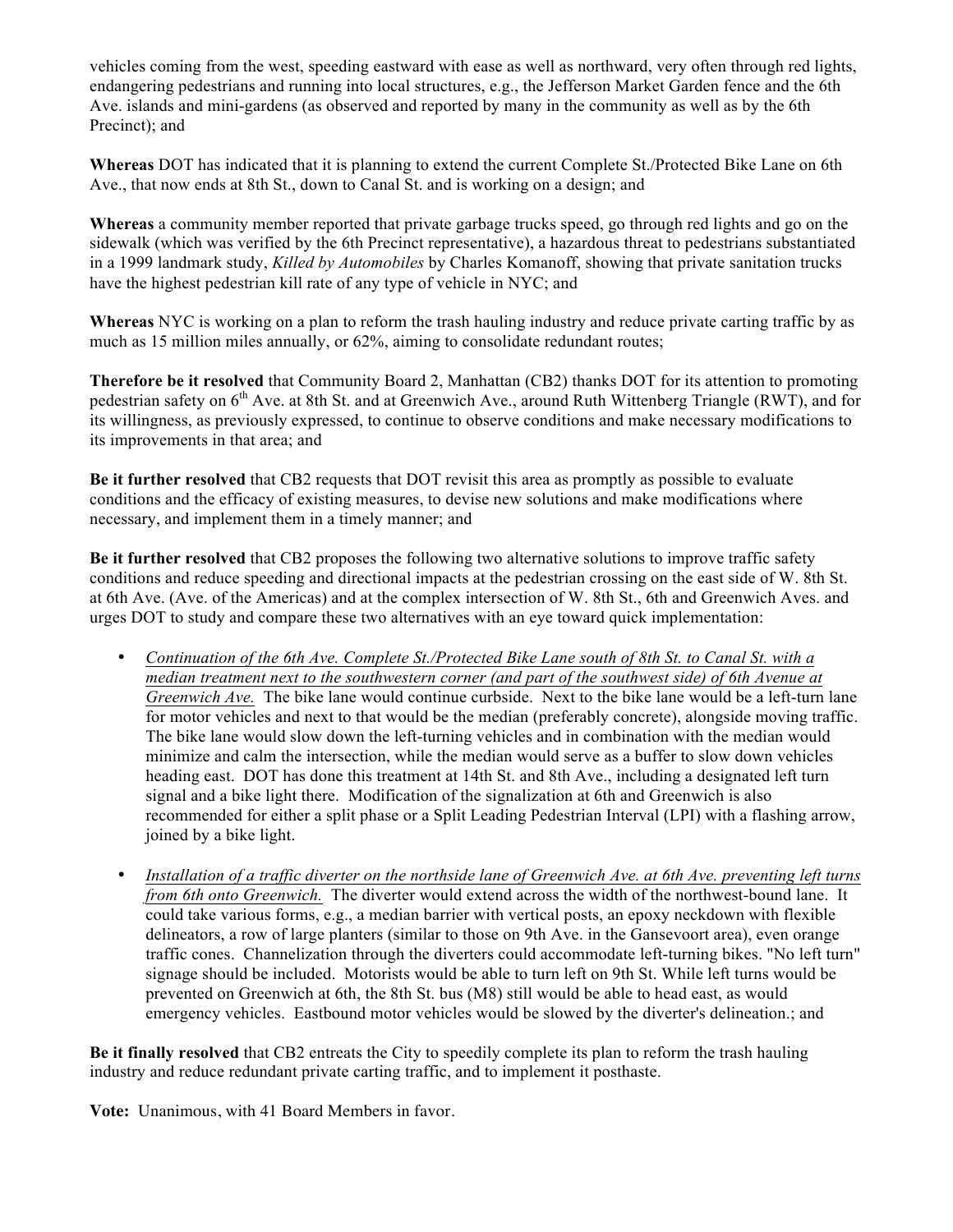Please advise us of any decision or action taken in response to this resolution.

Sincerely,

Teni Cude

TC/EM

c:

Veuillet Shirley Securela

Community Board #2, Manhattan Traffic & Transportation Committee Community Board #2, Manhattan

 Hon. Jerrold Nadler, Congressman Hon. Brad Hoylman, NY State Senator Hon. Deborah J. Glick, Assembly Member Hon. Gale Brewer, Man. Borough President Hon. Corey Johnson, Council Member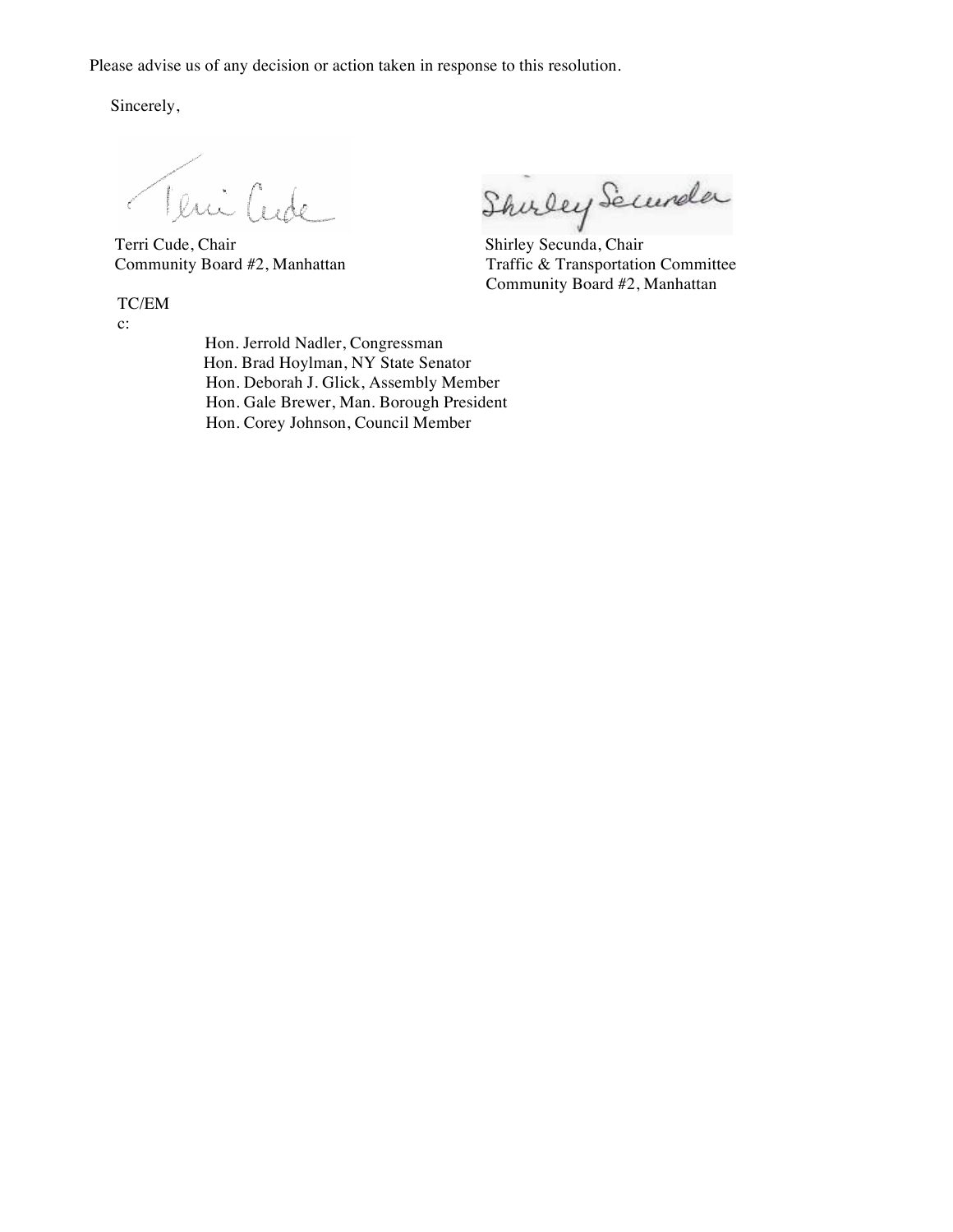**Terri Cude**, *Chair* **Daniel Miller**, *First Vice Chair* **Susan Kent**, *Second Vice Chair* **Bob Gormley**, *District Manager*



**Antony Wong**, *Treasurer* **Keen Berger**, *Secretary* **Erik Coler**, *Assistant Secretary*

## **COMMUNITY BOARD NO. 2, MANHATTAN**

3 WASHINGTON SQUARE VILLAGE NEW YORK, NY 10012-1899

**www.cb2manhattan.org**

**P**: 212-979-2272 **F**: 212-254-5102 **E:** info@cb2manhattan.org Greenwich Village v Little Italy v SoHo v NoHo v Hudson Square v Chinatown v Gansevoort Market

July 21, 2017

Luis Sanchez Manhattan Borough Commissioner Department of Transportation 55 Water St.,  $9<sup>th</sup>$  Floor New York, NY 10041

Dear Manhattan Borough Commissioner Sanchez:

At its Full Board meeting July  $20<sup>th</sup>$ ,  $2017$ , Community Board #2, adopted the following resolution:

**Resolution requesting measures to improve pedestrian safety at the s.w. corner of Christopher St. and Greenwich Ave. [See also July 2017 Resolution requesting additional pedestrian safety measures to improve traffic safety conditions and reduce speeding and directional impacts at the pedestrian crossing on the east side of W. 8th St. at 6th Ave. (Ave. of the Americas) and at the complex intersection of W. 8th St., 6th and Greenwich Aves.].**

**Whereas** on April 20, 2017, a woman crossing on the s.w. side of Christopher St. at Greenwich Ave., with the light and in the crosswalk, was struck by a taxi that had turned left from 6th Ave. (Ave. of the Americas) onto Greenwich Ave. and then turned left again on Christopher. The woman suffered multiple injuries, including a broken ankle and foot, broken rib, damaged knee and herniated disc, plus bruises; and

**Whereas**, as reported by community members, CB2 people and an NYPD 6th Precinct representative, the Christopher St./Greenwich Ave. intersection is difficult to maneuver safely because:

- The green light on 6th Ave. that gives the go-ahead for turning left onto Greenwich Ave. (n.w. bound) does not coordinate effectively with the traffic light at the Christopher/Greenwich intersection, which is red at first but quickly turns to green, causing confusion and encouraging motorists to quickly surge ahead on Greenwich from 6th to a swift left turn on Chistopher at the same time pedestrians have the green light to cross there.
- Although the NYC Dept. of Transportation has made some modifications (such as small neckdowns) to slow down left-turning vehicles at the s.w. corner of 6th and Greenwich Aves., speeding still continues. Motorists turning left from  $6<sup>th</sup>$  onto Greenwich sustain this speeding momentum as they head northwest on Greenwich, more often than not cutting diagonally from the southside to the northside lane and then cutting diagonally again from the northside to the southside lane to turn left on Christoper, typically without pause.
- Visibility is blocked by at least one parked car on the s.w. side of Greenwich Ave. at Christopher, making it difficult to see pedestrians crossing Christopher.;